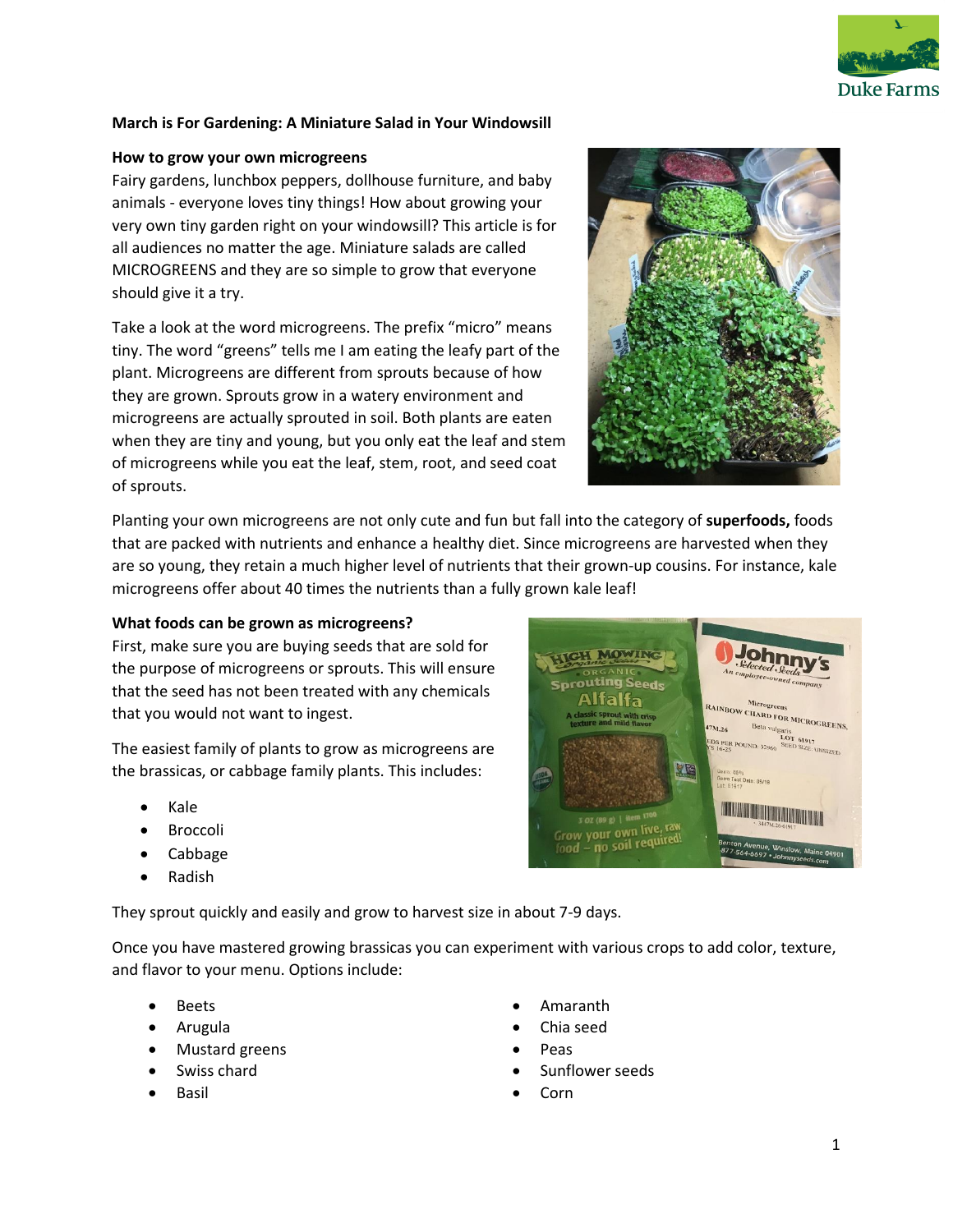

## **Activity: Planting Your Own Microgreens**

#### **Materials:**

- Organic potting soil
- Small container, about 2-5 inches tall
- Microgreen or sprout seeds
- Piece of paper towel (to cover the container)
- Marker and tape (to label)
- Small watering can or spray bottle

## **Steps:**

1. Check your potting soil. If it is very dry, pour some out into a bowl and get it moist. Soil should be wet



*Microgreen pea seeds spread over potting soil in a recycled plastic container. In about 12 days, the pea shoots will be ready to eat!*

enough to clump together when you squeeze it but should not drip water when squeezed.

- 2. Once your soil is moist enough, fill your container with soil and press it firmly, especially in the corners. Soil should be about an inch below the top of the container.
- 3. Add your seeds! Sprinkle your microgreen (or sprout) seeds over the top of the soil. Sprinkle enough seeds to cover about 50% of the soil surface.
- 4. Lay the piece of paper towel over the top of the seeds. (No, you don't have to cover the seeds with soil!)
- 5. Using your watering can or spray bottle, add enough water over the top of the paper towel to make it wet. This will help the seeds **germinate** (or start growing).
- 6. For the next 2 days, check your seeds and add a little water to keep the paper towel moist.
- 7. On day 4, you can peel back a corner of the paper towel to check if your seeds germinated. You can tell if they germinated because tiny roots and stems will be poking out of the seeds. As soon as you see this happening for most of the seeds, you can (carefully) peel back the paper towel cover and give the container a little bit of water to moisten the soil surface. (Never overwater your microgreens or you may get fungus!)
- 8. Place your container in a sunny window or under a grow light. The seeds will turn bright green and grow taller when exposed to sun.
- 9. Each day give them a small amount of water.
- 10. When your microgreens are about 2 inches tall, you can start to harvest! This usually only take about 7 days, but some seeds grow more slowly and can take up to 14 days.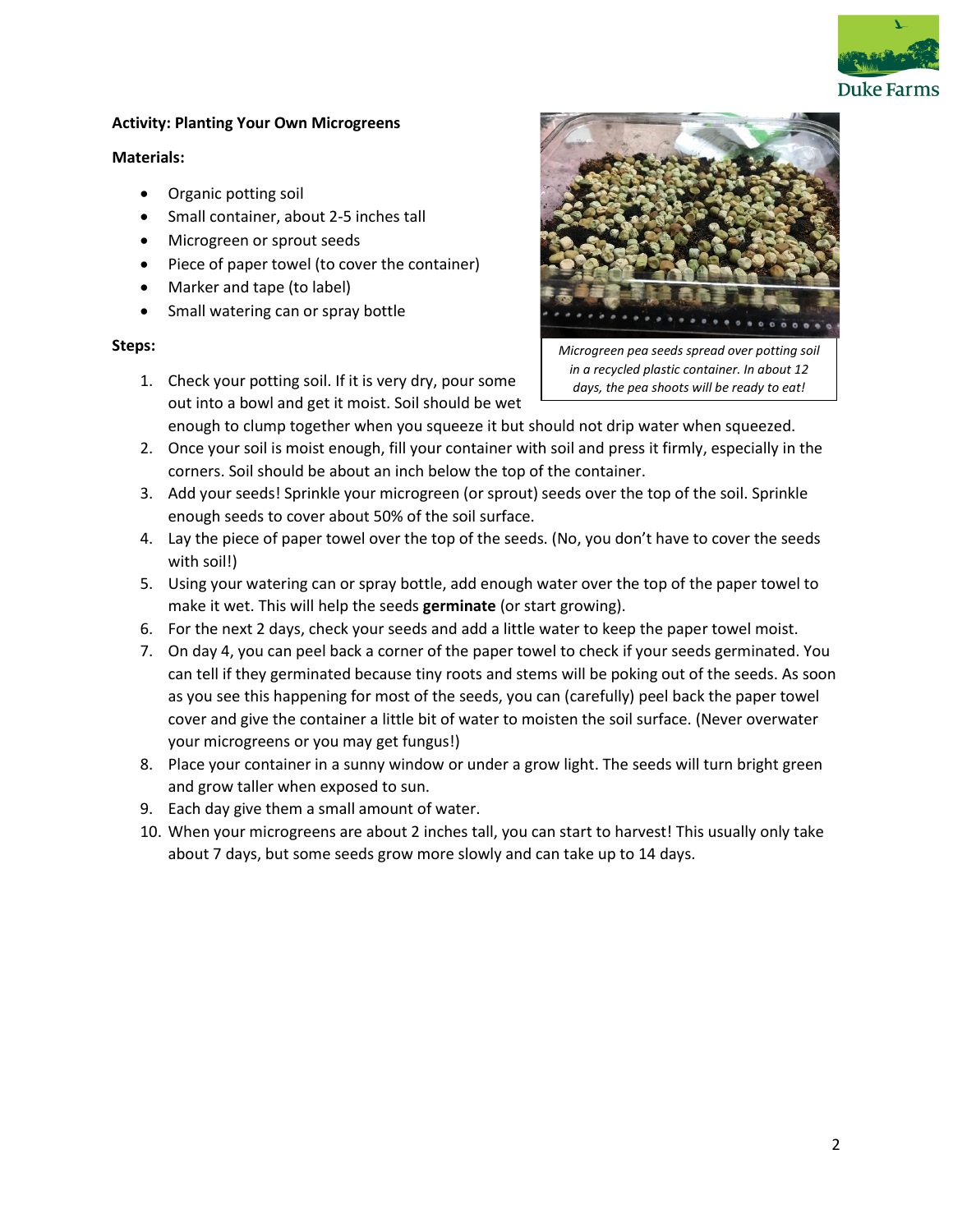



*Left: Sprouted microgreens moved under a grow light to "green up".*

*Right: "Basic Salad mix" microgreens ready to be harvested!*



#### **Harvesting the microgreens**

"Harvest" means "gathering crops". One of the reasons microgreens are so easy is that they are ready to harvest in about 7 days! There is no other garden crop you can grow that quickly.

To harvest your microgreens, you can either use a pair of scissors to cut them or you can use a sharp knife. Either way, watch your fingers so you don't cut yourself. You can cut all of the microgreens at one time or just cut what you want to eat. You can place cut microgreens in a baggie, and they should last several days. If you only cut what you need, make sure to cut them all within 1 week or they will start to get overgrown.

#### **What to do with microgreens**

Sprinkling microgreens over the top of almost any food makes it so much for fancy and beautiful! They are elegant and delicious over scrambled eggs or quiche, in a sandwich or wrap or as a garnish for soup or pizza. They add a healthy kick to smoothies and juiced veggies and fruits. If you have enough, you can make a full salad of microgreens!





# **Kid's Enrichment: Collecting Data**

Scientists often use **charts** to collect **data** (or information) so they know what happens during an experiment and whether it worked or not. Below is a chart you can use to track your microgreens! You can change different parts, or **variables**, in an experiment. In this experiment, maybe you want to grow the same kind of seeds in two different types of soil and see which grows better. The soil would be your variable. Or maybe you want to have the same kind of soil but plant 2 different kinds of seeds! The seed would be your variable. In a good scientific experiment, you only change one **variable** at a time, so you know what is causing the change.

Under your observations, you can record in words or draw pictures. You can measure your plants too! On the day you harvest your microgreens, you can write that, and you don't need to record any more observations after that.

Extensions: You can make a **line graph of your data** to show your variables! Use a different color for each variable. Write a **conclusion** to show your results and what you learned.